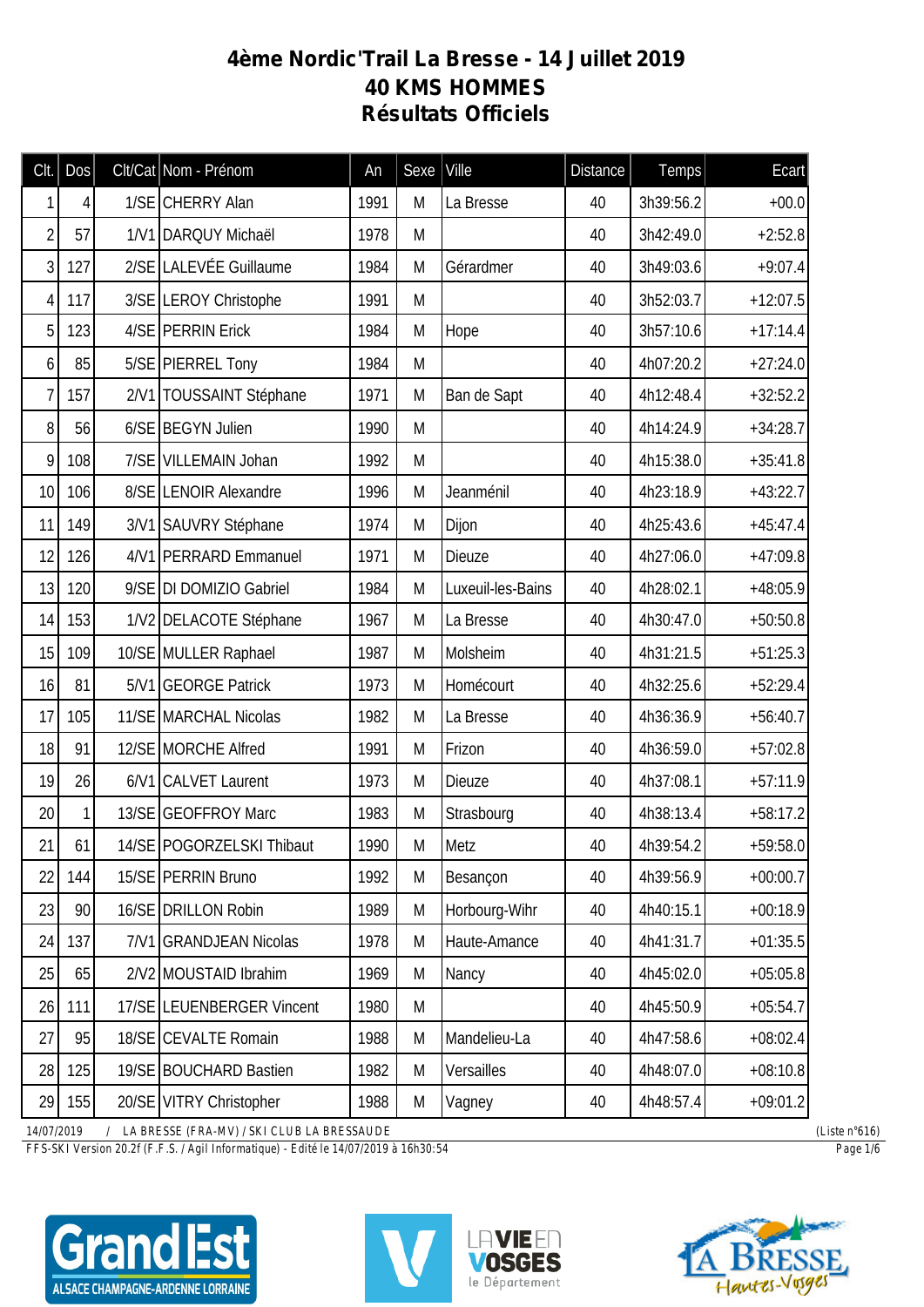| Clt. | Dos            | Clt/Cat Nom - Prénom       | An   | Sexe | Ville         | <b>Distance</b> | Temps     | Ecart      |
|------|----------------|----------------------------|------|------|---------------|-----------------|-----------|------------|
| 30   | 70             | 21/SE CUGIER Fabien        | 1980 | M    | Creutzwald    | 40              | 4h49:50.1 | $+09:53.9$ |
| 31   | 156            | 8/V1 POTOSKI Joseph        | 1976 | M    | Saint Max     | 40              | 4h50:01.5 | $+10:05.3$ |
| 32   | 60             | 9/V1 SIGIEZ Thomas         | 1979 | M    | Metz          | 40              | 4h52:19.0 | $+12:22.8$ |
| 33   | 31             | 10/V1 FILICIAK Benoit      | 1974 | M    | Nilvange      | 40              | 4h52:51.6 | $+12:55.4$ |
| 34   | 161            | 11/V1 FRANCOIS Claude      | 1971 | M    | Xertigny      | 40              | 4h52:52.7 | $+12:56.5$ |
| 35   | 64             | 22/SE RESTA Sebastien      | 1982 | M    | Heillecourt   | 40              | 4h55:44.7 | $+15:48.5$ |
| 36   | 52             | 12/V1 LEUVREY Julien       | 1979 | M    |               | 40              | 4h58:06.5 | $+18:10.3$ |
| 37   | 113            | 23/SE GRILLOT Ludovic      | 1983 | M    | La Vernotte   | 40              | 4h58:58.4 | $+19:02.2$ |
| 38   | 138            | 24/SE WURTZ François       | 1989 | M    | Nancy         | 40              | 5h00:17.5 | $+20:21.3$ |
| 39   | 101            | 13/V1 DESPRES Christophe   | 1972 | M    | Girancourt    | 40              | 5h01:40.5 | $+21:44.3$ |
| 40   | 107            | 14/V1 GALLIOT Guillaume    | 1974 | M    |               | 40              | 5h02:16.5 | $+22:20.3$ |
| 41   | 102            | 25/SE CYPRIEN Thomas       | 1996 | M    | Strasbourg    | 40              | 5h02:44.6 | $+22:48.4$ |
| 42   | 22             | 15/V1 DIEUDONNÉ Stéphane   | 1974 | M    | Manom         | 40              | 5h03:51.4 | $+23:55.2$ |
| 43   | 162            | 16/V1 GRANDGIRARD Arnaud   | 1971 | M    | Gérardmer     | 40              | 5h04:14.0 | $+24:17.8$ |
| 44   | 99             | 17/V1 BELLI Gianni         | 1978 | M    |               | 40              | 5h05:29.7 | $+25:33.5$ |
| 45   | 89             | 18/V1 BERNOT Franck        | 1979 | M    |               | 40              | 5h07:01.9 | $+27:05.7$ |
| 46   | 35             | 26/SE WELSCH Jean-Baptiste | 1991 | M    | Saint-Ouen    | 40              | 5h10:44.4 | $+30:48.2$ |
| 47   | 104            | 3/V2 AUBRY William         | 1963 | M    | Riaucourt     | 40              | 5h11:13.5 | $+31:17.3$ |
| 48   | 84             | 19/V1 FERRY Eric           | 1972 | M    | Natzwiller    | 40              | 5h13:24.2 | $+33:28.0$ |
| 49   | 136            | 20/V1 RICHARD Sébastien    | 1974 | M    | Nancy         | 40              | 5h15:15.2 | $+35:19.0$ |
| 50   | 5 <sup>1</sup> | 21/V1 MAUGENDRE Richard    | 1971 | М    | Saint-Bresson | 40              | 5h16:05.4 | $+36:09.2$ |
| 51   | 163            | 22/V1 GUIMBERT Julien      | 1978 | M    | Saint Nabord  | 40              | 5h17:58.2 | $+38:02.0$ |
| 52   | 21             | 4/V2 RICHARD Stephane      | 1967 | M    | Delémont      | 40              | 5h19:18.8 | $+39:22.6$ |
| 53   | 76             | 27/SE HIRSCH Benjamin      | 1991 | M    | Nancy         | 40              | 5h21:35.3 | $+41:39.1$ |
| 54   | 159            | 23/V1 HENON Philippe       | 1973 | M    | Houéville     | 40              | 5h21:53.0 | $+41:56.8$ |
| 55   | 75             | 28/SE REMY Christophe      | 1984 | M    |               | 40              | 5h22:36.1 | $+42:39.9$ |
| 56   | 98             | 29/SE PIERRAT Nicolas      | 1985 | M    | La Bresse     | 40              | 5h22:46.1 | $+42:49.9$ |
| 57   | 146            | 30/SE CROZAT Hervé         | 1981 | M    |               | 40              | 5h23:26.8 | $+43:30.6$ |
| 58   | 147            | 5/V2 LORENZ Didier         | 1966 | M    | Heillecourt   | 40              | 5h23:53.6 | $+43:57.4$ |

*FFS-SKI Version 20.2f (F.F.S. / Agil Informatique) - Edité le 14/07/2019 à 16h30:54 Page 2/6*





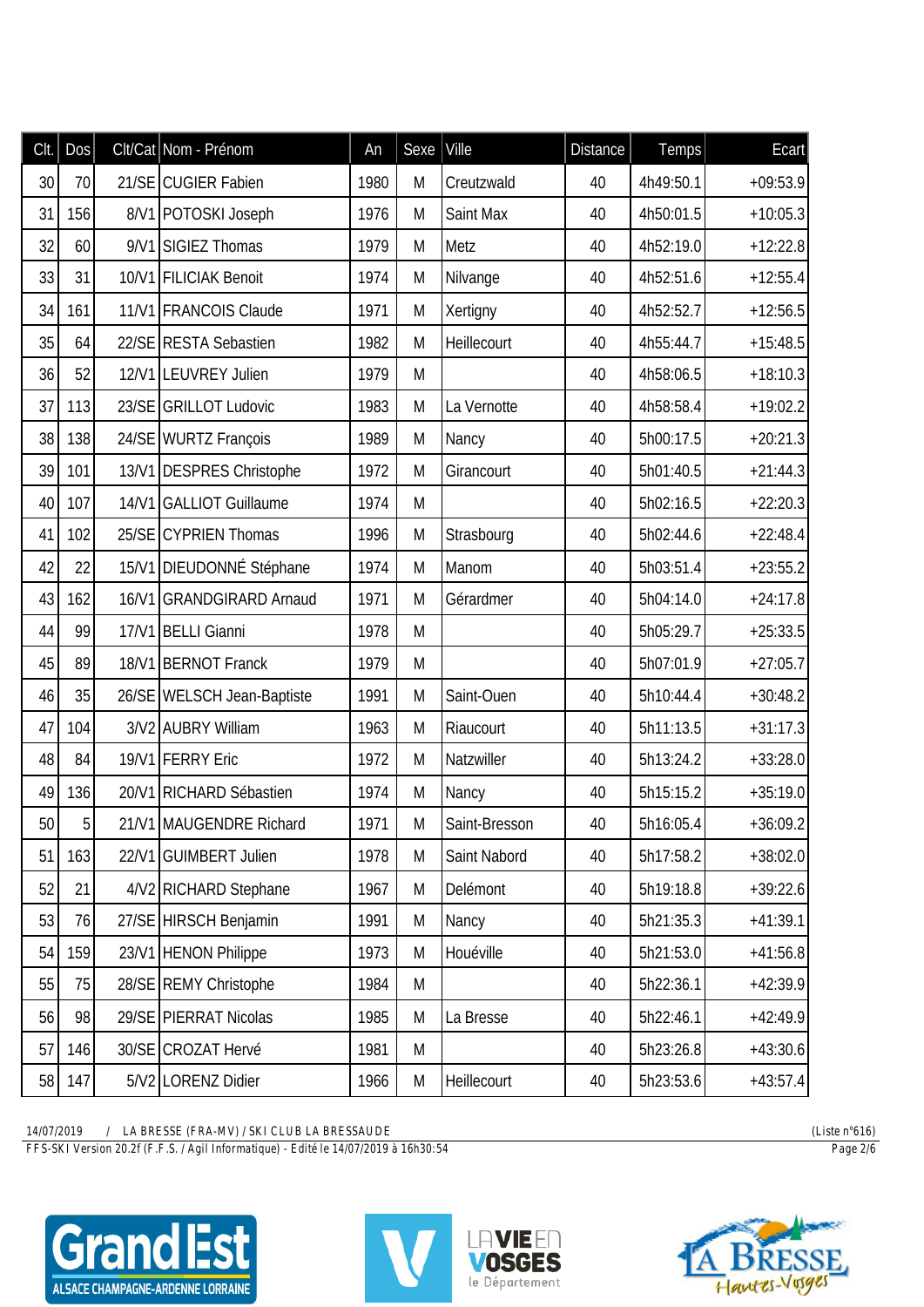| Clt. | Dos             |       | Clt/Cat Nom - Prénom     | An   | Sexe <sup>]</sup> | Ville              | <b>Distance</b> | Temps     | Ecart      |
|------|-----------------|-------|--------------------------|------|-------------------|--------------------|-----------------|-----------|------------|
| 59   | 87              |       | 6/V2 RAUCH Jean Marie    | 1962 | M                 | Montigny Les       | 40              | 5h24:13.7 | $+44:17.5$ |
| 60   | 16              | 24/V1 | <b>GUENOT Laurent</b>    | 1972 | M                 | Golbey             | 40              | 5h24:45.8 | $+44:49.6$ |
| 61   | 132             |       | 25/V1 BENZADA Boris      | 1978 | M                 | Remiremont         | 40              | 5h24:58.5 | $+45:02.3$ |
| 62   | 41              |       | 26/V1 DAVID Nicolas      | 1974 | M                 | Laon               | 40              | 5h26:02.2 | $+46:06.0$ |
| 63   | 92              |       | 31/SE WOLTRAGER Alexis   | 1988 | M                 | Villers-sous-Prény | 40              | 5h26:05.6 | $+46:09.4$ |
| 64   | 154             |       | 32/SE VOGEL Mickael      | 1991 | M                 | Carspach           | 40              | 5h26:29.5 | $+46:33.3$ |
| 65   | 69              |       | 1/ES RICHALET Baptiste   | 1998 | M                 | Humbécourt         | 40              | 5h27:21.5 | $+47:25.3$ |
| 66   | 15              |       | 27/V1 FIEY Sebastien     | 1976 | M                 | <b>Bailleul</b>    | 40              | 5h31:19.0 | $+51:22.8$ |
| 67   | 97              |       | 28/V1 LOUIS Manuel       | 1972 | M                 | Uriménil           | 40              | 5h32:28.5 | $+52:32.3$ |
| 68   | 139             |       | 29/V1 MULLER Jacques     | 1972 | M                 | Metz               | 40              | 5h32:39.1 | $+52:42.9$ |
| 69   | 130             |       | 1/V3 COLIN Rene          | 1958 | M                 | La Bresse          | 40              | 5h33:09.2 | $+53:13.0$ |
| 70   | 6               |       | 33/SE TORINIERE Johan    | 1984 | M                 | Saint-Max          | 40              | 5h35:45.9 | $+55:49.7$ |
| 71   | 25              |       | 30/V1 PLANET Emmanuel    | 1970 | M                 |                    | 40              | 5h39:45.2 | $+59:49.0$ |
| 72   | 30 <sup>°</sup> |       | 34/SE MARTIN Nils        | 1987 | M                 | Wittersdorf        | 40              | 5h41:18.3 | $+01:22.1$ |
| 73   | 13              |       | 2/ES NEVERS Louis        | 1998 | M                 | Saint-Germain      | 40              | 5h41:26.6 | $+01:30.4$ |
| 74   | 151             |       | 35/SE GUEHRAR Stéphane   | 1981 | M                 | Team Les Perles    | 40              | 5h42:14.1 | $+02:17.9$ |
| 75   | 152             |       | 36/SE KROMMENACKER Brice | 1981 | M                 | Team Les Perles    | 40              | 5h42:15.1 | $+02:18.9$ |
| 76   | $\overline{7}$  |       | 37/SE DUFOUR Vincent     | 1989 | M                 | Metz               | 40              | 5h42:46.1 | $+02:49.9$ |
| 77   | 114             |       | 31/V1 ABOUDOU Tarek      | 1978 | M                 |                    | 40              | 5h49:00.3 | $+09:04.1$ |
| 78   | 88              |       | 32/V1 L HUILLIER Cedric  | 1979 | M                 | Rochesson          | 40              | 5h49:14.9 | $+09:18.7$ |
| 79   | 143             |       | 33/V1 FAURIAT José       | 1978 | M                 | Ostwald            | 40              | 5h49:15.9 | $+09:19.7$ |
| 80   | 96              |       | 38/SE MANGIN Damien      | 1981 | M                 | Uriménil           | 40              | 5h49:55.1 | $+09:58.9$ |
| 81   | 40              |       | 34/V1 DEWULF Fabien      | 1977 | M                 |                    | 40              | 5h50:25.2 | $+10:29.0$ |
| 82   | 133             |       | 35/V1 MANSOURI Nacer     | 1979 | M                 | Nancy              | 40              | 5h50:37.0 | $+10:40.8$ |
| 83   | 134             |       | 39/SE LASNIER Nicolas    | 1980 | M                 | Pont-à-Mousson     | 40              | 5h50:40.3 | $+10:44.1$ |
| 84   | 110             | 36/V1 | <b>BRAYE</b> Geoffrey    | 1975 | M                 | Méaulte            | 40              | 5h50:58.9 | $+11:02.7$ |
| 85   | 20 <sup>°</sup> |       | 37/V1 WALT Jérémy        | 1978 | M                 | Betschdorf         | 40              | 5h51:19.4 | $+11:23.2$ |
| 86   | 53              |       | 40/SE BOUILLIER Remi     | 1985 | M                 | <b>Épinal</b>      | 40              | 5h55:15.1 | $+15:18.9$ |
| 87   | 140             |       | 41/SE LABBE Nicolas      | 1981 | M                 | Hettange-Grande    | 40              | 5h57:30.9 | $+17:34.7$ |

*FFS-SKI Version 20.2f (F.F.S. / Agil Informatique) - Edité le 14/07/2019 à 16h30:54 Page 3/6*





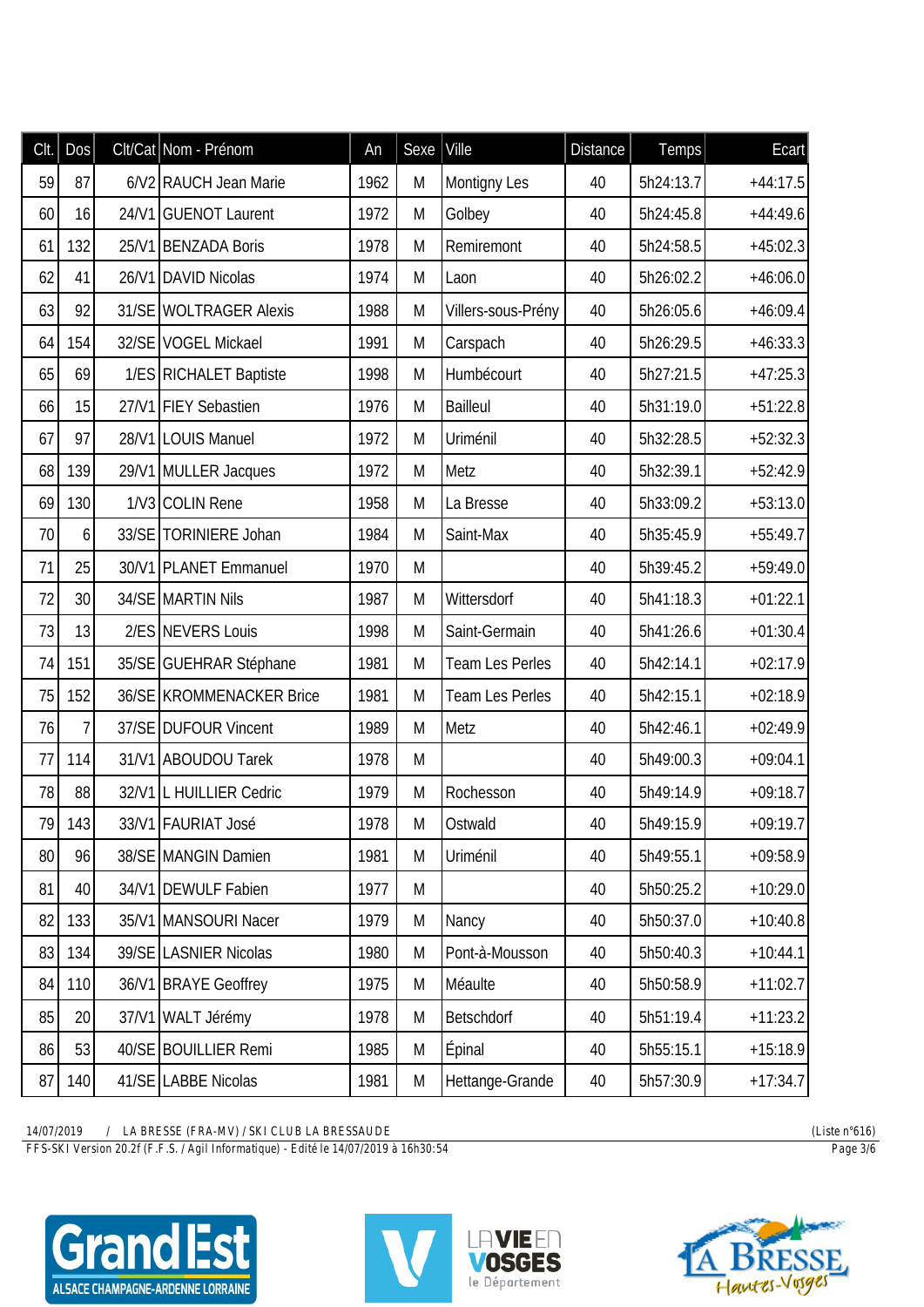| Clt. | Dos            | Clt/Cat Nom - Prénom       | An   | Sexe | Ville          | <b>Distance</b> | <b>Temps</b> | Ecart      |
|------|----------------|----------------------------|------|------|----------------|-----------------|--------------|------------|
| 88   | 27             | 3/ES DELINCHANT Alexis     | 1998 | M    | Gye            | 40              | 5h59:47.3    | $+19:51.1$ |
| 89   | 160            | 38/V1 HENRY Cédric         | 1976 | M    | Xertigny       | 40              | 5h59:53.1    | $+19:56.9$ |
| 90   | 14             | 2/V3 CANTUS Michel         | 1952 | M    | <b>Buhl</b>    | 40              | 6h01:14.5    | $+21:18.3$ |
| 91   | 44             | 39/V1 CELOIU Manuel        | 1974 | M    | Strassen       | 40              | 6h03:13.8    | $+23:17.6$ |
| 92   | 10             | 42/SE LOPPE Kevin          | 1994 | M    | Nancy          | 40              | 6h04:21.0    | $+24:24.8$ |
| 93   | 145            | 7/V2 LEROY Maurice-Henri   | 1966 | M    | Courchelettes  | 40              | 6h04:21.9    | $+24:25.7$ |
| 94   | 158            | 43/SE LENHARDT Marc        | 1985 | M    | Hayange        | 40              | 6h04:22.9    | $+24:26.7$ |
| 95   | 94             | 3/V3 LECONTE Jean-Marie    | 1957 | M    |                | 40              | 6h04:40.8    | $+24:44.6$ |
| 96   | 148            | 40/V1 WAGNER Alain         | 1970 | M    | Thionville     | 40              | 6h07:18.0    | $+27:21.8$ |
| 97   | 58             | 8/V2 CASTELLANE Yves       | 1964 | M    | Heillecourt    | 40              | 6h09:19.6    | $+29:23.4$ |
| 98   | $\overline{2}$ | 44/SE LULEWICZ Bastien     | 1991 | M    | Mennecy        | 40              | 6h15:28.5    | $+35:32.3$ |
| 99   | 93             | 9/V2 SCHMIDT Yves          | 1967 | M    |                | 40              | 6h16:14.7    | $+36:18.5$ |
| 100  | 43             | 45/SE BEVILLARD Guillaume  | 1983 | M    |                | 40              | 6h16:19.6    | $+36:23.4$ |
| 101  | 50             | 41/V1 TAUPIN Herve         | 1973 | M    | Remiencourt    | 40              | 6h18:50.1    | $+38:53.9$ |
| 102  | 62             | 46/SE BLOMME Timothy       | 1994 | M    | Newport Beach  | 40              | 6h18:51.8    | $+38:55.6$ |
| 103  | 17             | 42/V1 CAPARROS Benoit      | 1977 | M    | Épinal         | 40              | 6h18:53.2    | $+38:57.0$ |
| 104  | 72             | 43/V1 KNUCHEL Christophe   | 1972 | M    | Wintzenheim    | 40              | 6h20:56.6    | $+41:00.4$ |
| 105  | 24             | 44/V1 DIENER Franck        | 1973 | M    | Rantzwiller    | 40              | 6h21:01.4    | $+41:05.2$ |
| 106  | 71             | 47/SE COLLIGNON Brice      | 1981 | M    |                | 40              | 6h22:03.0    | $+42:06.8$ |
| 107  | 11             | 10/V2 GOETZ Michel         | 1968 | M    | Oberhausbergen | 40              | 6h23:07.4    | $+43:11.2$ |
| 108  | 3 <sup>1</sup> | 11/V2 LULEWICZ Jean-Daniel | 1963 | M    | Montlhéry      | 40              | 6h24:46.7    | $+44:50.5$ |
| 109  | 37             | 45/V1 NICOLAS Greg         | 1975 | M    | Valbonne       | 40              | 6h26:16.6    | $+46:20.4$ |
| 110  | 79             | 46/V1 MAILLARD Ludovic     | 1976 | M    | Saint-Ouen     | 40              | 6h26:23.2    | $+46:27.0$ |
| 111  | 54             | 12/V2 JOSEPH Joel          | 1962 | M    |                | 40              | 6h26:32.2    | $+46:36.0$ |
| 112  | 116            | 4/V3 CHAMPAGNE Philippe    | 1957 | M    | Gérardmer      | 40              | 6h26:58.1    | $+47:01.9$ |
| 113  | 86             | 5/V3 PIERRAT Jean-Paul     | 1958 | M    | Saint Amé      | 40              | 6h26:59.1    | $+47:02.9$ |
| 114  | 19             | 13/V2 LECALVEZ Ludovic     | 1966 | M    |                | 40              | 6h27:00.9    | $+47:04.7$ |
| 115  | 77             | 48/SE VILLANOVA Stéphane   | 1982 | M    | Amnéville      | 40              | 6h27:45.8    | $+47:49.6$ |
| 116  | 38             | 47/V1 CHERADAME Romain     | 1974 | M    | Colmar         | 40              | 6h28:07.6    | $+48:11.4$ |

*FFS-SKI Version 20.2f (F.F.S. / Agil Informatique) - Edité le 14/07/2019 à 16h30:54 Page 4/6*





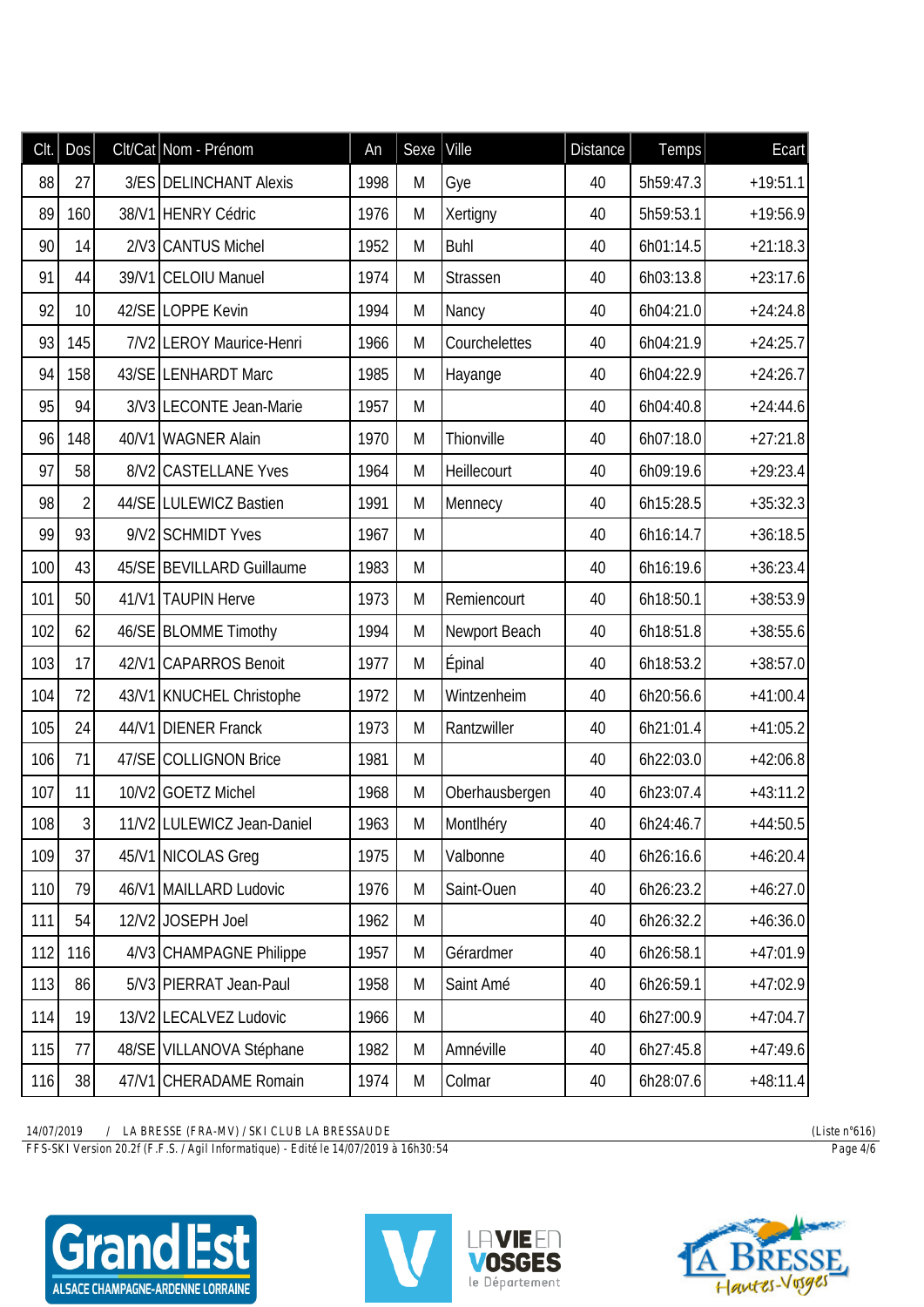| Clt. | <b>Dos</b> |                     | Clt/Cat Nom - Prénom          | An   | Sexe | Ville             | <b>Distance</b> | <b>Temps</b> | Ecart      |
|------|------------|---------------------|-------------------------------|------|------|-------------------|-----------------|--------------|------------|
| 117  | 119        |                     | 49/SE LOETSCHER Matthieu      | 1988 | M    | Cernay            | 40              | 6h30:26.0    | $+50:29.8$ |
| 118  | 59         |                     | 48/V1 WANTZ Stephane          | 1972 | M    | Heiligenberg      | 40              | 6h30:50.9    | $+50:54.7$ |
| 119  | 48         |                     | 49/V1 WAGNER Stephane         | 1971 | M    | Eschau            | 40              | 6h30:52.1    | $+50:55.9$ |
| 120  | 36         |                     | 50/SE DILLENSEGER Alexandre   | 1983 | M    | <b>Batilly</b>    | 40              | 6h32:18.5    | $+52:22.3$ |
| 121  | 135        |                     | 51/SE VOUAUX Fabien           | 1988 | M    | Damelevières      | 40              | 6h32:24.9    | $+52:28.7$ |
| 122  | 73         | 50/V1               | <b>WIETRICH Alain</b>         | 1975 | M    | Mutzig            | 40              | 6h40:29.1    | $+00:32.9$ |
| 123  | 100        |                     | 51/V1 CEDRONE Bruno           | 1977 | M    | Orly              | 40              | 6h44:58.3    | $+05:02.1$ |
| 124  | 66         | 52/V1               | <b>CRETIN Samuel</b>          | 1972 | M    | Strasbourg        | 40              | 6h47:37.4    | $+07:41.2$ |
| 125  | 80         |                     | 53/V1 BANGRATZ Philippe       | 1970 | M    | Bilwisheim        | 40              | 6h54:35.2    | $+14:39.0$ |
| 126  | 103        | 52/SE               | <b>VINCENT Thibault</b>       | 1989 | M    | Rupt-sur-Moselle  | 40              | 6h54:36.5    | $+14:40.3$ |
| 127  | 23         |                     | 54/V1 BERCAND Manuel          | 1973 | M    | Esboz-Brest       | 40              | 6h54:37.6    | $+14:41.4$ |
| 128  | 141        |                     | 53/SE GILLET Philippe         | 1980 | M    | Paliseul          | 40              | 6h56:48.6    | $+16:52.4$ |
| 129  | 115        |                     | 14/V2 BOURQUARD Eric          | 1965 | M    | Remiremont        | 40              | 6h59:40.9    | $+19:44.7$ |
| 130  | 34         |                     | 55/V1 BOURGUIGNON Fabrice     | 1971 | M    | Velle-sur-Moselle | 40              | 7h03:37.4    | $+23:41.2$ |
| 131  | 83         |                     | 56/V1 BISILLIAT Pascal        | 1977 | M    | Illhaeusern       | 40              | 7h07:53.1    | $+27:56.9$ |
| 132  | 32         |                     | 57/V1 DEROCHE Nicolas         | 1972 | M    | Loon-Plage        | 40              | 7h08:01.0    | $+28:04.8$ |
| 133  | 51         |                     | 15/V2 BALLABEN Manu           | 1968 | M    | Saint Amé         | 40              | 7h09:20.2    | $+29:24.0$ |
| 134  | 131        |                     | 58/V1 FREMIOT Sebastien       | 1978 | M    | Le Tholy          | 40              | 7h11:07.7    | $+31:11.5$ |
| 135  | 29         |                     | 54/SE SCHOEPPERLE Martial     | 1984 | M    | Fouchécourt       | 40              | 7h11:20.8    | $+31:24.6$ |
| 136  | 68         |                     | 55/SE MOUHOT Christopher      | 1988 | M    | Remiremont        | 40              | 7h19:09.2    | $+39:13.0$ |
|      | 137 124    |                     | 16/V2 PATRICK Vautrè          | 1961 | M    | Allamps           | 40              | 7h22:55.8    | $+42:59.6$ |
| 138  | 12         |                     | 17/V2 PERRAD Renaud           | 1965 | M    |                   | 40              | 7h30:59.5    | $+51:03.3$ |
|      |            | <b>ABANDONS (4)</b> |                               |      |      |                   |                 |              |            |
|      | 49         |                     | /SE SCHMUCK Regis             | 1980 | M    | Wittenheim        | 40              | Abd          |            |
|      | 63         |                     | /SE SACHERER Emilien          | 1991 | M    | Tomblaine         | 40              | Abd          |            |
|      | 78         |                     | /ES ORPISZAK Martin           | 1997 | M    |                   | 40              | Abd          |            |
|      | 122        |                     | /V1 DIDIER Alexandre          | 1974 | M    |                   | 40              | Abd          |            |
|      |            | <b>ABSENTS (5)</b>  |                               |      |      |                   |                 |              |            |
|      | 8          |                     | /V <sub>2</sub> GUTH Emmanuel | 1968 | M    | Lipsheim          | 40              | Abs          |            |

|                                                                  |  | N2            | :mmanuel<br>ا ادار | 1968 | . .<br>ΙVΙ | ipsheim               | 40 | Abs |  |  |
|------------------------------------------------------------------|--|---------------|--------------------|------|------------|-----------------------|----|-----|--|--|
|                                                                  |  | $\sim$ $\sim$ | Mickaël<br>UMBIEHL | 1986 | M          | I Burnhaupt-le-Haut I | 40 | Abs |  |  |
| 1.0758010<br><b>FI DRESSE (ERI 1971) (STIL STILE I DRESSITIO</b> |  |               |                    |      |            |                       |    |     |  |  |

*FFS-SKI Version 20.2f (F.F.S. / Agil Informatique) - Edité le 14/07/2019 à 16h30:55 Page 5/6*